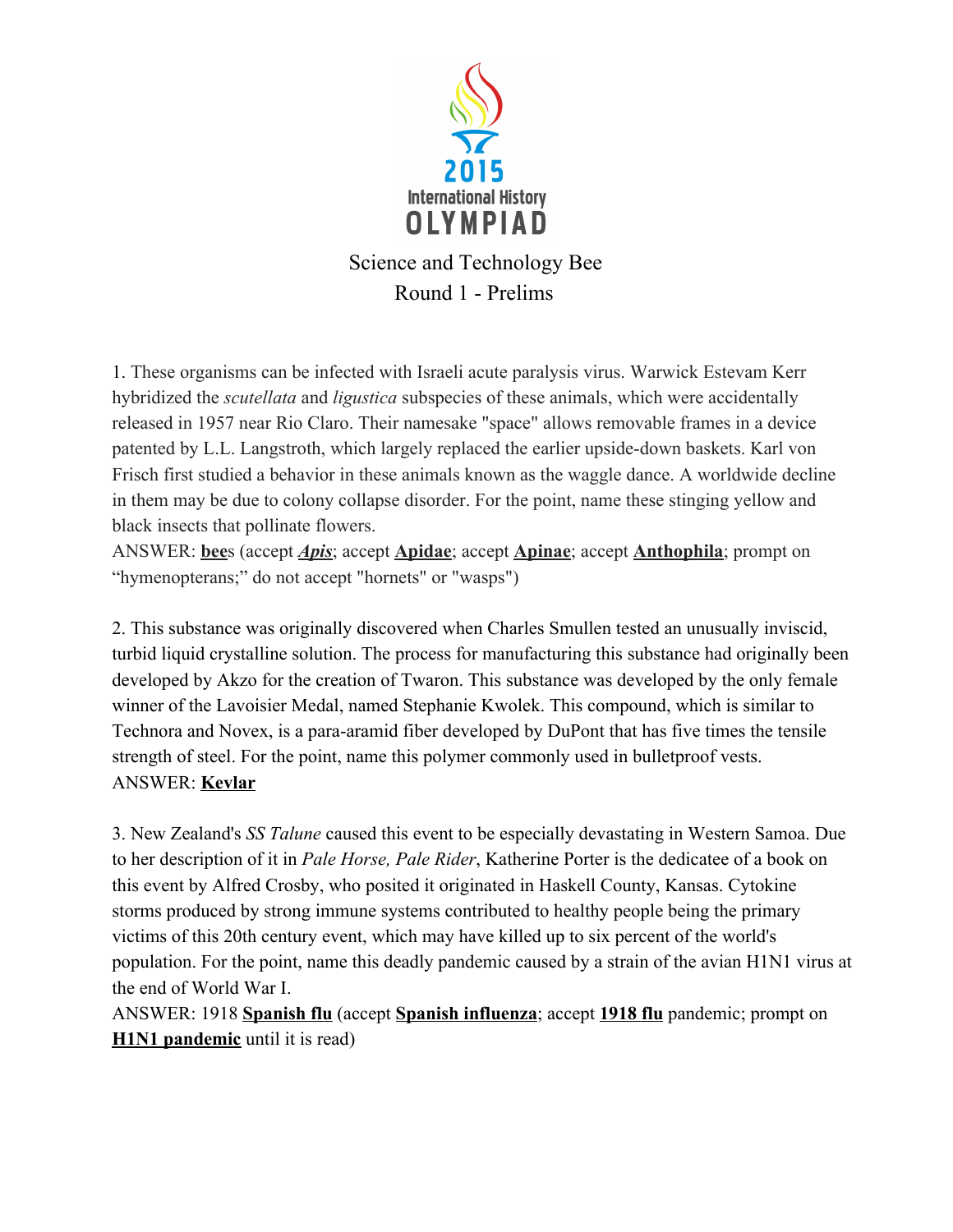4. One device developed by this man's company the XT3, uses the "Red Storm" architecture. One company founded by this man developed the first device to make major use of GaAs circuits, but went bankrupt when only one of those was sold. While working for Control Data Corporation, this man decided to create his own company in Chippewa Falls, Wisconsin. One of his first devices was sold to the National Center for Atmospheric Research; that device was an improvement on the STAR-100, by adding registers to speed up vector processing. For the point, name this American engineer and businessman who is called the "father of supercomputing". ANSWER: Seymour Cray

5. This text was initially going to be co-written with *Newsweek* journalist Edwin Diamond. This text used expert testimonies from a case brought by Marjorie Spock. This work was preceded by the last volume of its author's trilogy, *The Edge of the Sea*. This text prompted the "flagrant" propaganda" film Fire Ants on Trial. The Keats poem "La Belle Dame sans Merci" provided the name of its chapter "And No Birds Sing". This book spurred the U.S. campaign to ban the pesticide DDT. For the point, name this nonfiction book by marine biologist and environmentalist Rachel Carson.

# ANSWER: Silent Spring

6. A water-cooled early version of these devices can still be found on the NS Savannah. An early version of this device was developed by I. F. Mourosteff for Westinghouse and was demonstrated at the 1933 Chicago Worlds' Fair. The Amana Radarange was an early example of them. While working for Raytheon, Percy Spencer discovered the process used in these devices while standing next to a radar antenna and discovering a candy bar had melted in his pocket. For the point, name this cooking device which uses part of the electromagnetic spectrum with longer wavelength than infrared.

### ANSWER: microwave oven

7. This man participated in an expedition led by Ludvig Mylius-Erichsen, after which he wrote Thermodynamics of the Atmosphere. Scientists who supported his ideas include Emile Argand and Alexander Du Toit. This scientist died in Greenland during the 1930s after returning from a rescue expedition. This scientist noticed that tropical plants had fossils in the polar regions, similar rock strata in the mountains of South Africa and Brazil, and how coastlines of South America and Africa seemed to fit together. For the point, name this German scientist who first proposed the supercontinent Pangea and the concept of continental drift. ANSWER: Alfred Wegener

8. The BepiColombo is a planned joint Japanese/European mission to this astronomical body, and will include an orbiter to study its magnetosphere. One space probe to visit this astronomical body discovered a faint helium atmosphere. That probe, Mariner 10, was only able to map 45% of this planet's surface, including its large Caloris Basin. This planet was only recently completely mapped in 2011 by the space probe MESSENGER. After the demotion of Pluto, this planet became the smallest in the Solar System. For the point, name this first planet from the sun. ANSWER: Mercury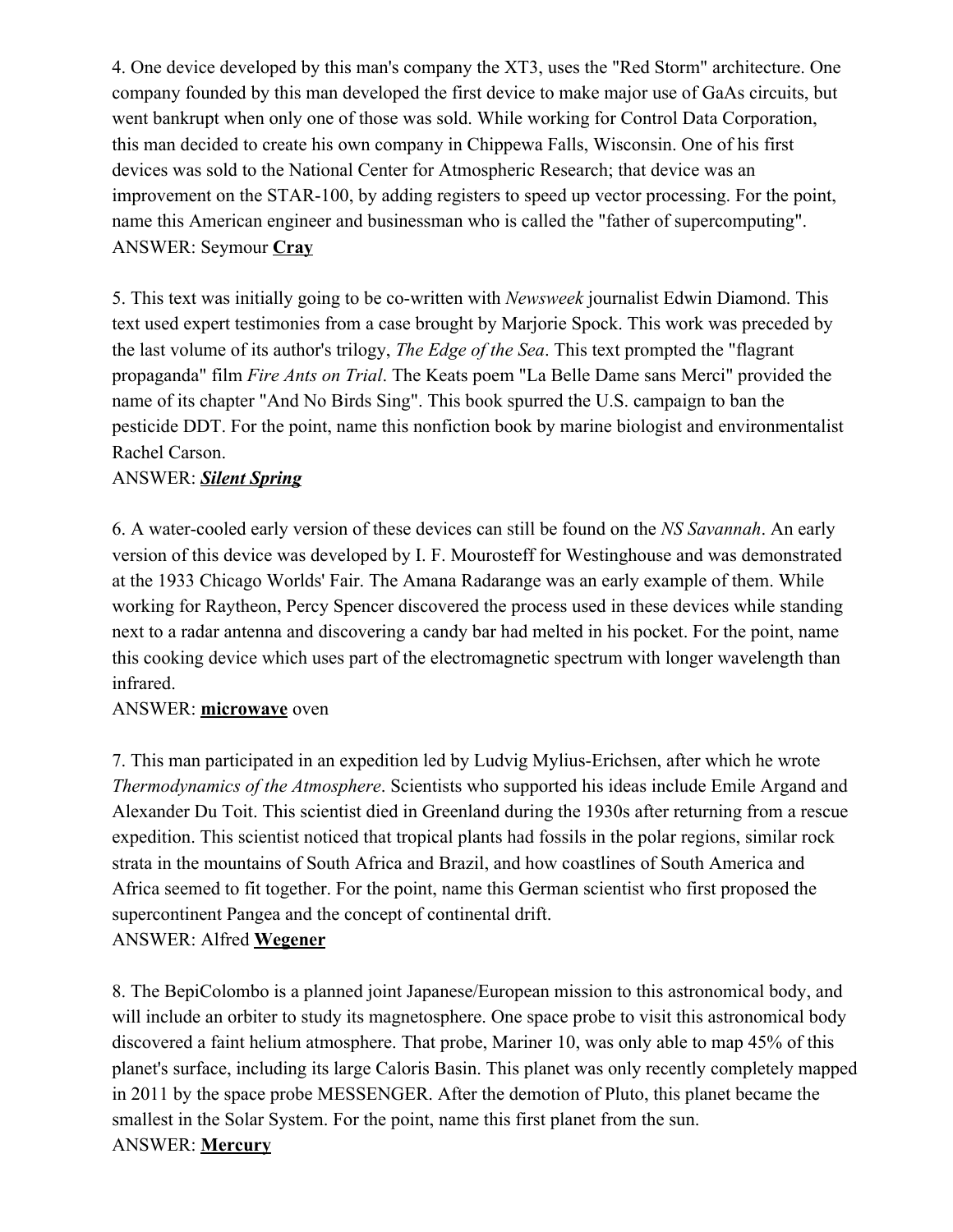9. This man jostled with a bunch of people in an elevator wearing minussign caps in the "Storms" episode of the show he stars in. Darrell Suto reprised his role as Billy Quan on a show with this man, whose persona was invented by Pat Cashman on *Almost Live!* "Not That Bad Records" produced the soundtrack of the show in which this man appears, including the parody songs by "Sure Floats-a-Lot" and "Alice in Genes". This engineer's Big Think video "Creationism is Not Appropriate for Children" led to a debate with Ken Ham. For the point, name this bow-tied educator who hosted a namesake children's show as "the Science Guy". ANSWER: William "Bill" Nve (prompt on "the Science Guy" until it is read)

10. A plant devoted to the electrolysis of this substance owned by the Dryden Chemical Company is responsible for poisoning two First Nations groups in an outbreak of Ontario Minamata disease. That process for electrolysing this substance is named for Castner and Kellner and uses a mercury-containing cell. This compound is molten in a Downs cell. Halite is a nearly pure form of this substance which can be mined, and brine contains a high concentration of it. For the point, name this molecule with chemical formula NaCl.

ANSWER: salt (accept sodium chloride, or NaCl until mention)

11. Nuclear examples of these devices were envisioned as part of the British "Blue Peacock" protocol. The Giant Viper were methods used to remove these objects, whose use are banned by the Ottawa Treaty. Norman MacLeod invented one of these devices that he named after the claymore. They can be detected by a breed of rats trained by the APOPO organization and by trained honeybees. Many of these objects are still active in Cambodia and the Korean Demilitarized Zone. For the point, name these weapons, which are explosive devices triggered when a person walks over them.

ANSWER: landmines (prompt on "bombs" or "explosives" or the like)

12. One of these structures is named for Albert Wojciech Adamkiewicz. The largest one of these structures contains the sinuses of Valsalva and bifurcates into the common iliac ones. Low-density lipoproteins in the endothelium of these structures is thought to be responsible for the accumulation of fatty plaque in atherosclerosis. The pulmonary one of these vessels is the only one not to carry oxygenated blood. The aorta is the largest human one of, for the point, what blood vessels that carry blood away from the heart, in contrast to veins?

ANSWER: **artery** (accept **arteries**; anti-prompt "aorta")

13. A member of this place measured a nearby bridge to be 364.4 smoots plus or minus one ear. On Drop Day, attendees at this place drop a piano off the roof of Baker House. The acronym for this place's motto, IHTFP, is sometimes put on class rings; Tony Stark wears one of those Brass Rats, implying he went to this place. Another notable "hack" at this place involved placing stop signs in its Infinite Corridor. A graph theory problem left on a blackboard at this place is solved by savant janitor Will Hunting. For the point, name this greater science and tech school that has resisted being absorbed by its neighbor Harvard.

ANSWER: Massachusetts Institute of Technology (accept MIT)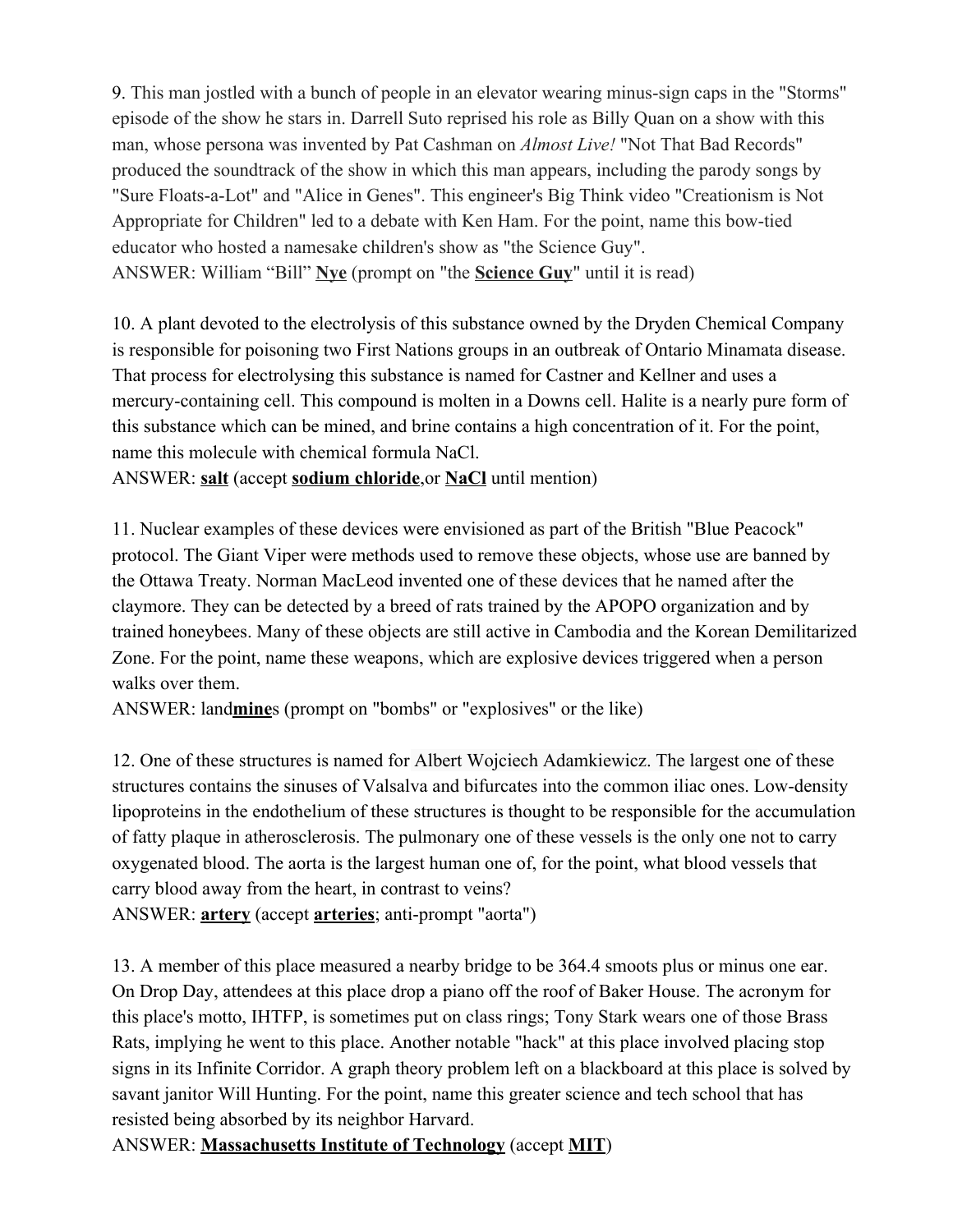14. This man's namesake effect describes the decrease in fermentation rate that results when yeast is exposed to oxygen. By comparing tartaric acid isolated from wine lees to that synthesized artificially, this man first demonstrated chirality and explained isomerism. This man attenuated cultures with potassium dichromate, a method he took from his rival Toussaint, to create the anthrax vaccine. Nothing grew in the medium in this man's swan-neck flasks, effectively disproving spontaneous generation. For the point, give this Frenchman who names the process for heating up milk to kill bacteria.

### ANSWER: Louis Pasteur

15. Besides creating the first recorded turbidity currents, the 1929 Grand Banks earthquake destroyed twelve these structures. A company headed by Cyrus Field was given a subsidy from the US government to create one of these things. The SS Great Eastern, designed by Isambard Kingdom Brunel, was responsible for placing the first permanent one of these structures, which ran from Valentina Island to Heart's Content. The first of these was used in an exchange between Queen Victoria and James Buchanan. For the point, name these things which allowed the exchange of Morse code messages between the US and Britain.

ANSWER: transatlantic **telegraph cable** (prompt on "cable"; accept **transatlantic cable**, but do NOT accept anything with the word "telephone")

16. Reg Sprigg discovered a group of fossilized life forms in a region of this country that names a geologic period marked by the Avalon explosion; that period was named after this country's Ediacara Hills. Populations of goanna have declined in this country's Kakadu National Park due to poisoning from bufotoxins secreted by invasive cane toads. This country introduced the myxoma virus to control populations of animals that easily overran its 3,200-kilometer series of rabbit-proof fences. For the point, name this country where machine gun-toting soldiers combatted large flightless birds in its Emu War.

# ANSWER: Australia

17. At the time of his death, this man owned the company Bofors AB. This scientist's support of the Karolinska Institute over more prestigious schools of the same type suprised many of his contemporaries. This scientist's brother Emil died in an explosion at their father's laboratory. A well-known urban legend claims that a love interest of this man rejected him for Gosta Mittag-Leffler, a mathematician. This scientist left money equal to about \$265 million of today's dollars to fund prizes handed out annually in Oslo and Stockholm. For the point, name this inventor of dynamite and namesake of prestigious science awards. ANSWER: Alfred Nobel

18. The lower bound in the Travelling Salesman problem is given by a type of these structures, which can be found using algorithms named for Boruvka, Kruskal and Prim. An average of big O of log n time is required for inserting and deleting elements on the binary type of these structures. The AVL and red-black types of these structures are self-balancing. For the point, name these data structures with parent or root nodes, whose branches terminate with leaves. ANSWER: trees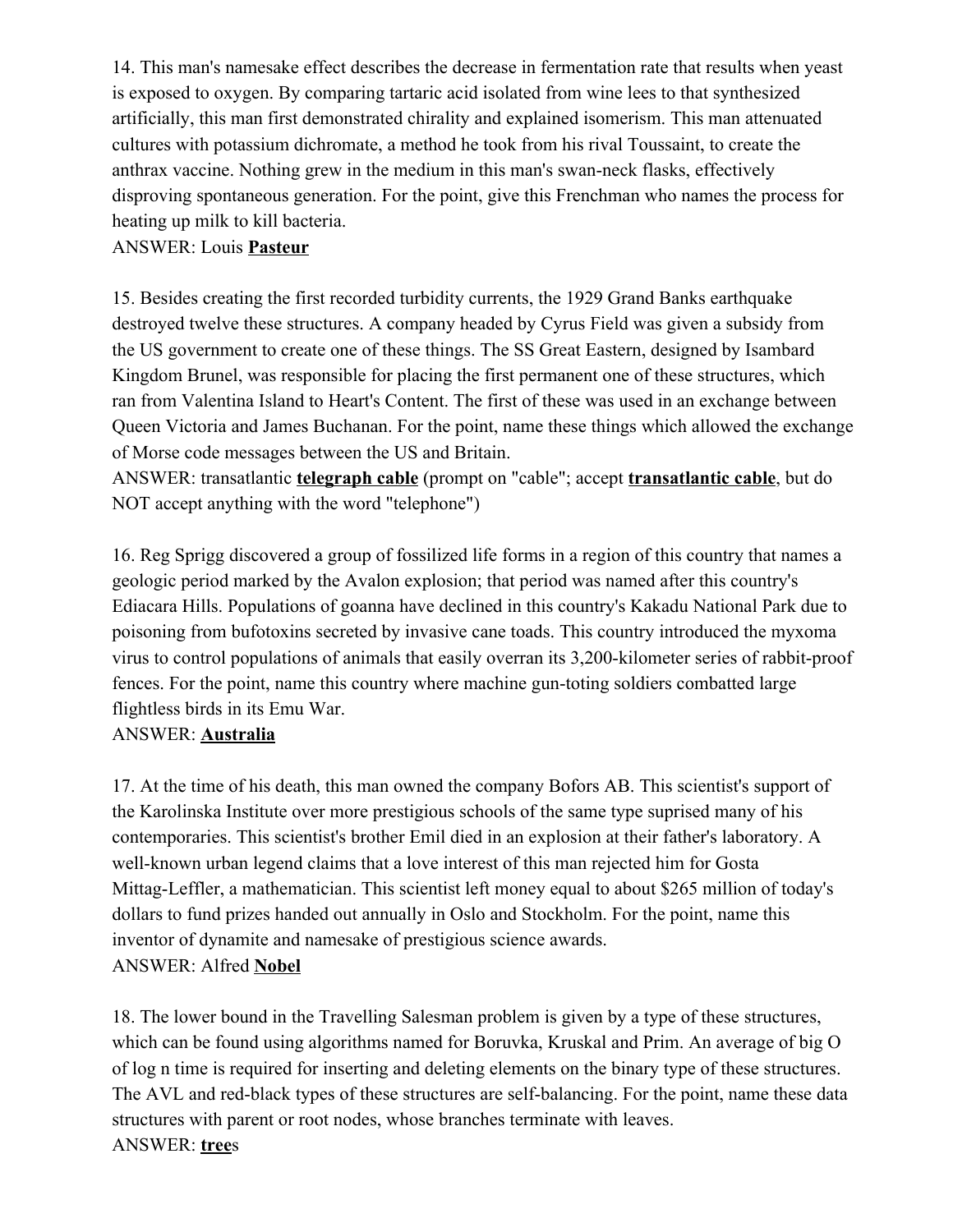19. This mathematician names a theorem with Leonhard Euler that every even perfect number is of the form 2 to the quantity n plus one times the quantity 2 to the n plus 1. One algorithm named for this mathematician takes two numbers, divides the smaller into the larger, replaces the larger number with the remainder, and repeats until the remainder is zero. The remainder of the second-to-last division of his namesake algorithm will be the greatest common divisor. The fact that all right angles are equal to one another is one of his five postulates. For the point, name this mathematician who wrote Elements and is known as the father of geometry. ANSWER: Euclid

20. Around 140 of these weapons were pulled from the wreck of the Mary Rose. A 1470 statute made training in this weapon compulsory, leading to a 1472 Statute of Westminster in which ships were required to bring material for four of these weapons for every unit of cargo. Skeletons of users of this weapon showed characteristic bone spurs on the left wrist and left shoulder. These weapons were constructed from yew trees and had a range over 200 meters. For the point, name this weapon used to great effect at the Battles of Crecy and Agincourt, a long-range bow with length around 2 meters.

ANSWER: English **longbow** (accept Welsh **longbow**; prompt on "bow" or "bow and arrow")

21. The optimality of these things can be ranked A, C, D, E, or T, which represent invariants of the information matrix. In response surface methodology, a second degree polynomial is used to model the results of one of these things that follows a central composite design. Full factorial ones account for every combination of variables. Ronald A. Fisher's principles for designing them include comparison, randomization, and replicability. For the point, give these procedures that typically have independent and dependent variables, which scientists use to test hypotheses. ANSWER: experiments

22. One of this company's first product was released after Federico Faggin joined the company; that product was developed in partnership with Busicom using the 10-micrometer process. One of this company's co-founders posited that their products would double in complexity every two years. Founded by Noyce and Moore, this company's 8088 chip featured in the original IBM PC, and they later introduced hyperthreading on their Pentium 4 line of processors. For the point, name this competitor to AMD, a semiconductor company currently producing the Core line of processors.

# ANSWER: Intel Corporation

23. Dr. Humphrey Osmond treated alcoholics who failed to respond to other treatments with this substance and supposedly achieved a 50% success rate. Bicycle Day commemorates Sandoz pharmacist Albert Hoffman's first experiment with substance. Dr. Frank Olsen died after he was covertly dosed with this drug during the CIA project MKUltra. The Merry Pranksters are refused this substance at the Millbrook mansion run by Timothy Leary. This drug is often distributed on blotter paper due to its potency. For the point, name this psychedelic drug that produces hallucinations sometimes called "trips".

ANSWER: LSD (accept lysergic acid diethylamide)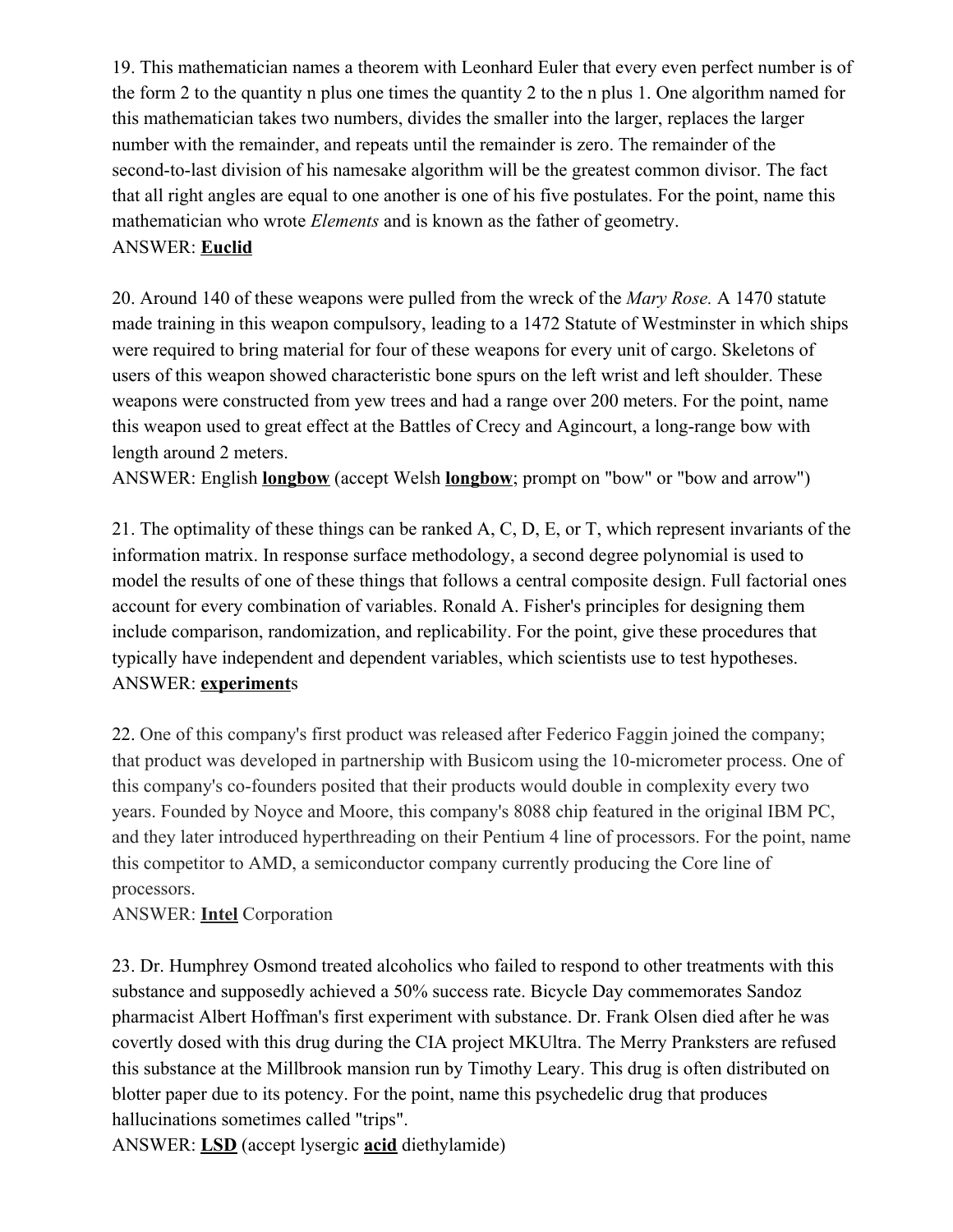24. This color names the IUPAC book that describes the standards of organic chemical nomenclature. This color describes the "cloud" at the bottom of galaxy color-magnitude diagrams, and a type of main-sequence star referred to as "stragglers." The 2014 Nobel prize in physics was awarded to three scientists for their work in producing LEDs that emit light of this color. When a body is travelling towards us, its signals experience a Doppler shift named for this color. Rigel is a star of this color, which are the hottest types of stars. For the point, name this color, that due to Rayleigh scattering, is the color of our sky.

# ANSWER: blue

25. Swanson's law predicts the price of these devices, which comes out to them halving in price every 10 years or so. Charles Fritts developed one of the first one of these devices using gold and selenium. The Shockley-Queisser limit is the maximum theoretical efficiency of one these devices consisting of a p-n junction. These devices operate in reverse bias and require the absorption of a photon in order to generate an exciton. Jimmy Carter put these things up on the White House, only to have Reagan remove them, and they are often used on space probes. For the point, name these devices that are used to convert sunlight into electrical energy.

ANSWER: solar cells (accept "solar panels" or "photovoltaic panels" or "photovoltaic cells")

26. Richard Zigismondy created a colloidal form of this element, which is also synthesized by the Turkevich method. Ions of this element are used by the Relativistic Heavy Ion Collider is used to study the matter created directly after the Big Bang. Fritz Haber attempted to extract it from seawater. Electrum is an alloy of this element and silver, and an experiment that used this element involved bombarding a sheet of it with alpha particles to prove the existence of the atomic nucleus. For the point, name this metal that was used in a namesake foil experiment by Ernest Rutherford. ANSWER: **gold** (accept  $\overline{\text{Au}}$ ; prompt on atomic number  $\overline{79}$ )

27. One history of this company written by Mark Pendergrast contrasted it with "God" and "country". It's CEO J. Paul Austin forced local businesses to support a dinner honoring Martin Luther King Jr. Joseph A. Biedenharn developed packaging for one of this company's products. Asa Griggs Candler bought the formula for this company's flagship product from pharmacist John Pemberton, who claimed it could cure neurasthenia and headaches. That product manufactured by this company originally contained cocaine. For the point, name this company based in Atlanta that manufactures a namesake soft drink.

ANSWER: Coca-cola company (accept Coke)

28. The San Francisco Examiner offered a 10,000 prize for the first piece of one of these delivered to its offices, which was claimed by Stan Thornton. The 1979 Miss Universe pageant displayed a piece of debris from one of these things, which had landed a few days earlier. A proposed one of these things called Freedom later involved into one containing Unity, Harmony, and Tranquility modules. The existence of coronal holes was confirmed by observations from one of these places, which rained debris over Western Australia when it was deorbited. For the point, name these craft that include Mir, Skylab, and the ISS.

### ANSWER: space stations